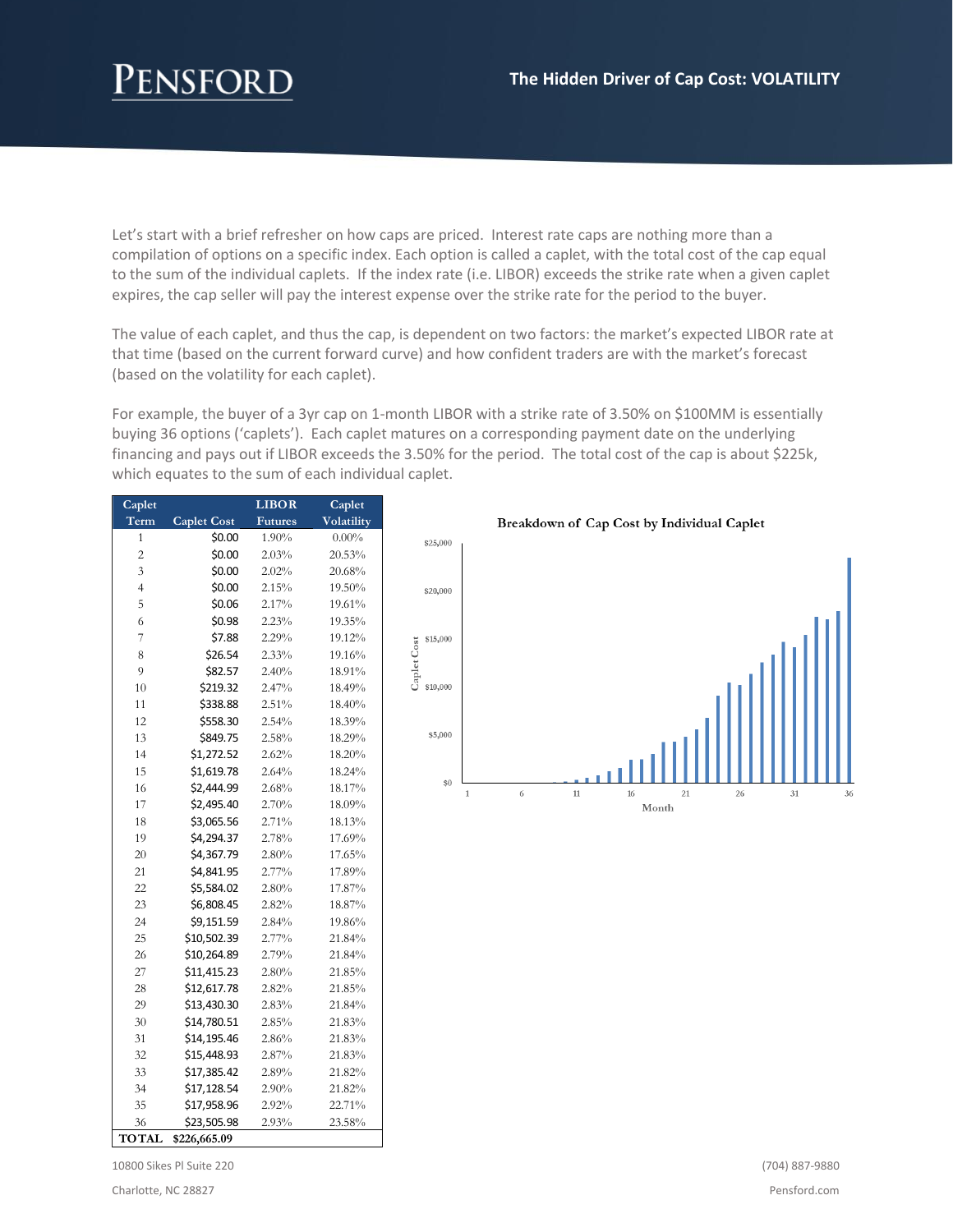

A couple observations:

- None of the caplets are projected to be in the money, as LIBOR peaks at 2.93% in Month 36. In other words, the cap is not anticipated to provide any protection based on the current forward curve.
- Each successive caplet is more expensive, largely driven by the increased level of uncertainty associated with forecasting further out into the future.
- The premium traders charge for uncertainty does not increase linearly. The cost difference between a 2-year cap and a 3-year cap is much greater than the difference between a 1-year cap and a 2-year cap.
- The cost of the final six caplets, providing protection for months 31-36, represents almost 50% of the total cap cost.
- All else being equal, we would expect the cap value to drop about \$20k over the next 30 days, as the most expensive caplet (expiring in month 36) burns off.

## **What is volatility?**

Volatility is a measure of risk that indicates how much and how quickly the value of an asset changes. Said another way, volatility measures the magnitude of price changes for an asset over a given period. Higher volatility = larger range of possible outcomes.



The charts above illustrate the difference in the anticipated range of returns between low volatility and high volatility assets. Note:

- Both assets have the same average expected returns, but the range of potential returns vary significantly based on the asset's volatility.
- As we move further out in the future, the range of possible outcomes increases (i.e., the market is more confident in its overall forecast over the next 6 months than over the next 12 months)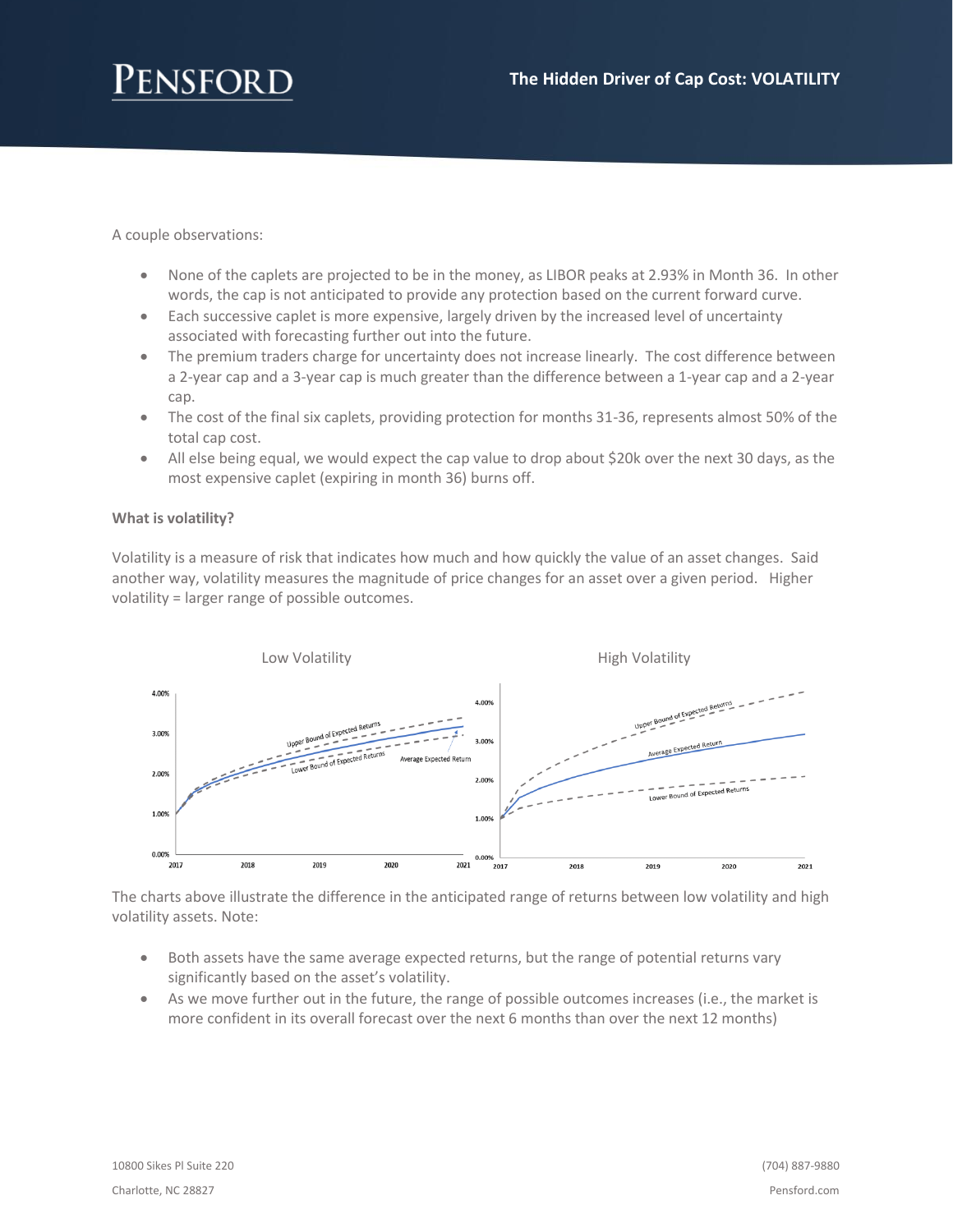Markets are forward looking, so investors and traders typically focus on an asset's expected volatility. Instead of looking at historical volatility, market participants use the asset's expected volatility, or *implied volatility*, to help quantify the investment's risk.

Implied volatility is calculated based on option pricing for the underlying asset. Since implied volatility is a variable used to calculate an option's price, investors can use current option prices observed in the market to back into an asset's implied volatility.

A popular application of implied volatility is the VIX Index. Often referred to as the 'investor fear gauge', the index measures the near-term implied volatility of the S&P 500 (calculated based on S&P 500 index option prices). Since volatility indicates the expected range of possible outcomes, high volatility is interpreted as high market risk due to a lack a certainty (*perceived* certainty anyways…).

#### **So why does this matter to cap purchasers?**

Because interest rate caps are options, the value of the cap is a function of the volatility in the underlying index. The cap seller receives an upfront cash payment in exchange for taking the risk LIBOR exceeds the strike rate over the term of the contract. As interest rate volatility increases, cap sellers charge more for the options to compensate them for the added risk that rates rise much higher than the market anticipates. The relationship between a cap's value and interest rate volatility is quantifiable thru various option-pricing models; the most well recognized being the Black-Scholes Model.

These models can also be used to determine the level of volatility investors anticipate based on current option prices.



If interest rate volatility was zero, indicating the market was 100% certain LIBOR would follow the projected forward curve, the cap cost would simply equate to the present value of the anticipated cap payments for the periods LIBOR exceeds the strike rate.

Realistically, no one is 100% confident in their ability to predict rates in the future. This uncertainty is the volatility component of the pricing, with uncertainty growing as the length of term increases.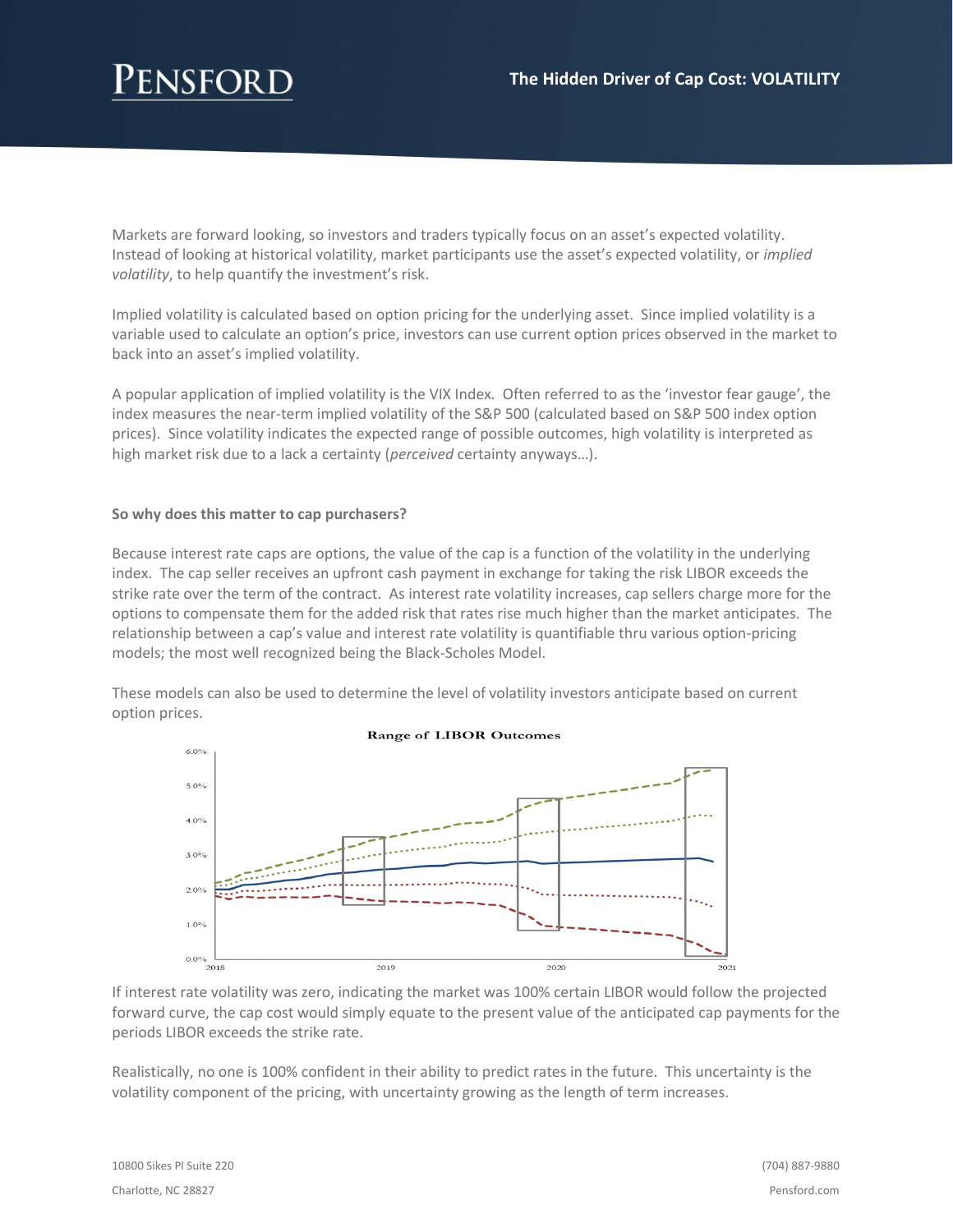# ENSFOR

## An overly simplistic example

Take two basketball players, both average 10 points/game.

- Player A has scored between 2-18 points in each previous 10 games this season.
- Player B has scored between 9-11 points in each previous 10 games this season.



## 2017 Points per Game

If you could buy an option that paid \$1 for every point over their average that a player scores in the next game, would you pay the same amount for an option on Player A as you would on Player B because both players are 'expected' to score 10 points? Of course not, as Player A has the potential to have a great game and score 18 points, resulting in a gain of \$8 on the option. On the other hand, Player B will likely score around 11 points if he has a good game, resulting in a gain of \$1 on the option.

Given one option has the potential to be worth \$8, while the other will likely not be worth more than \$1, a buyer should be willing to pay more for the option with the higher potential upside.

Player A is the riskier bet, as he is clearly a 'streaky' player and there is a lack of certainty on how he will play on any given night. His scoring is more volatile; if he gets hot, he can put up more points. Player B is the consistent player you expect to go grind out about 10 points every game, rain or shine.

In the context of an interest rate cap, the seller of the option is the cap provider, with the cap purchaser buying the option. Using the above example, the player's average points per game represents the expected level of LIBOR at the end of the next period. The option pays out when the index rate exceeds the strike price (the player scores more than expected).

When determining the price of the option, the cap seller will look at market expectations for LIBOR as well as how confident they are in those rate projections.